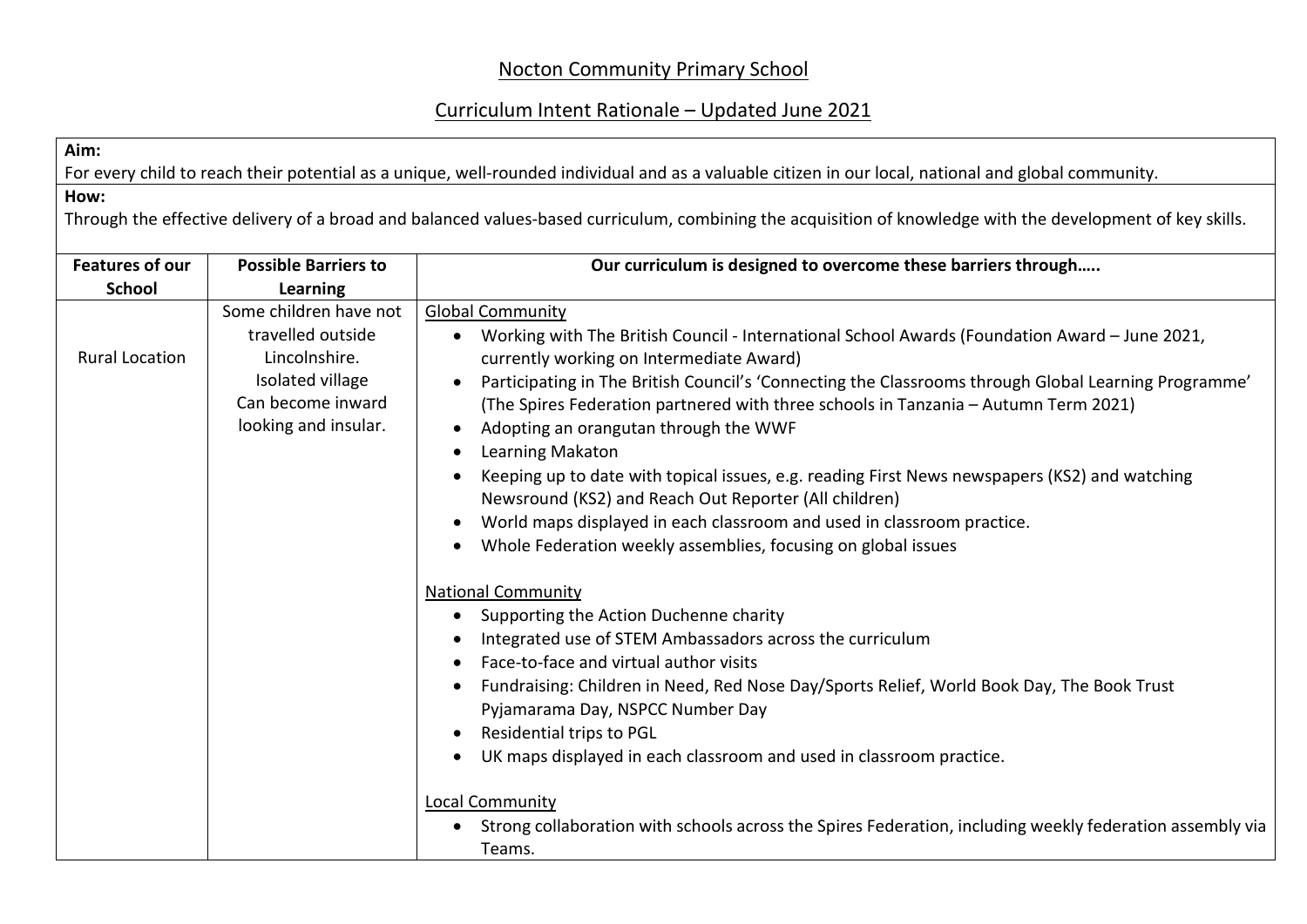|                                      |                                           | Monthly articles in the local publication 'The Limespring 100' - children write articles for this publication<br>$\bullet$<br>Weekly Sporting Events with other schools through Carres' Grammar School Outreach (CGS)<br>Links with MAC (sporting facilities)<br>Collaboration with Evoke Dance Studio (virtual classes during lockdown, face-to-face from June 2021)<br>Collaboration with The Rabbit Hole independent bookshop, Brigg<br>$\bullet$<br>Visits from local residents (Guide Dog-People who help us)<br>Visits from local farmer - Beeswax Dyson Farming<br><b>STEM Ambassadors visit (RAF)</b><br>Local charity fundraising, e.g. The Lincoln Foodbank, St Barnabas Hospice<br>Links with local secondary schools - Branston Community Academy/Links with local nurseries to provide<br>a smooth transition into school.<br>Links with Nocton Church - Rev. Lorna and Rev. Rachel (services both face-to-face and virtually)<br>Using the church for special assemblies - joining the village carol service.<br>Local history and places of interest incorporated into curriculum e.g. Lincoln Castle, Nocton Village<br>timeline, Bomber Command Memorial<br>Use of social media ('What's On in Nocton' Facebook page and @NoctonPrimary Twitter account)<br><b>School Community</b><br>Close partnership with the parents and carers of the children<br>$\bullet$<br>Fortnightly newsletters - children write sections of these<br>Parental involvement through topic projects and 'wow' days<br>Supporting our families with their charity work (e.g. Mrs Holland 100km walk July 2021 for Action<br>Duchenne through whole federation fundraising and awareness day)<br>Curriculum workshops for parents and carers<br>Weekly 'Shine' celebration assemblies - pupils bring and share achievements from outside school.<br>Friends of the School fundraising events (2020-21: Halloween trail, virtual visit from Father Christmas,<br>Easter raffle, summer raffle). |
|--------------------------------------|-------------------------------------------|------------------------------------------------------------------------------------------------------------------------------------------------------------------------------------------------------------------------------------------------------------------------------------------------------------------------------------------------------------------------------------------------------------------------------------------------------------------------------------------------------------------------------------------------------------------------------------------------------------------------------------------------------------------------------------------------------------------------------------------------------------------------------------------------------------------------------------------------------------------------------------------------------------------------------------------------------------------------------------------------------------------------------------------------------------------------------------------------------------------------------------------------------------------------------------------------------------------------------------------------------------------------------------------------------------------------------------------------------------------------------------------------------------------------------------------------------------------------------------------------------------------------------------------------------------------------------------------------------------------------------------------------------------------------------------------------------------------------------------------------------------------------------------------------------------------------------------------------------------------------------------------------------------------------------------------------------------------------------------------|
|                                      | Lack of diversity.                        | Ensuring our school library and classrooms offer a breadth of high quality texts, reflecting a wide range                                                                                                                                                                                                                                                                                                                                                                                                                                                                                                                                                                                                                                                                                                                                                                                                                                                                                                                                                                                                                                                                                                                                                                                                                                                                                                                                                                                                                                                                                                                                                                                                                                                                                                                                                                                                                                                                                |
| Predominantly                        | Fear of beliefs and                       | of BAME and LGBTQ+ communities.                                                                                                                                                                                                                                                                                                                                                                                                                                                                                                                                                                                                                                                                                                                                                                                                                                                                                                                                                                                                                                                                                                                                                                                                                                                                                                                                                                                                                                                                                                                                                                                                                                                                                                                                                                                                                                                                                                                                                          |
| white with very<br>little diversity. | lifestyles that differ from<br>their own. | Texts visited through whole class guided reading reflect a diverse society.<br>$\bullet$                                                                                                                                                                                                                                                                                                                                                                                                                                                                                                                                                                                                                                                                                                                                                                                                                                                                                                                                                                                                                                                                                                                                                                                                                                                                                                                                                                                                                                                                                                                                                                                                                                                                                                                                                                                                                                                                                                 |
|                                      | Lack of understanding of                  | School displays reflect global communities.                                                                                                                                                                                                                                                                                                                                                                                                                                                                                                                                                                                                                                                                                                                                                                                                                                                                                                                                                                                                                                                                                                                                                                                                                                                                                                                                                                                                                                                                                                                                                                                                                                                                                                                                                                                                                                                                                                                                              |
|                                      | cultures, religions and                   | Visits to places of worship of different faiths                                                                                                                                                                                                                                                                                                                                                                                                                                                                                                                                                                                                                                                                                                                                                                                                                                                                                                                                                                                                                                                                                                                                                                                                                                                                                                                                                                                                                                                                                                                                                                                                                                                                                                                                                                                                                                                                                                                                          |
|                                      | disability                                | Visitors and speakers planned to ensure children meet people from multi-cultural and multi-faith<br>society.                                                                                                                                                                                                                                                                                                                                                                                                                                                                                                                                                                                                                                                                                                                                                                                                                                                                                                                                                                                                                                                                                                                                                                                                                                                                                                                                                                                                                                                                                                                                                                                                                                                                                                                                                                                                                                                                             |